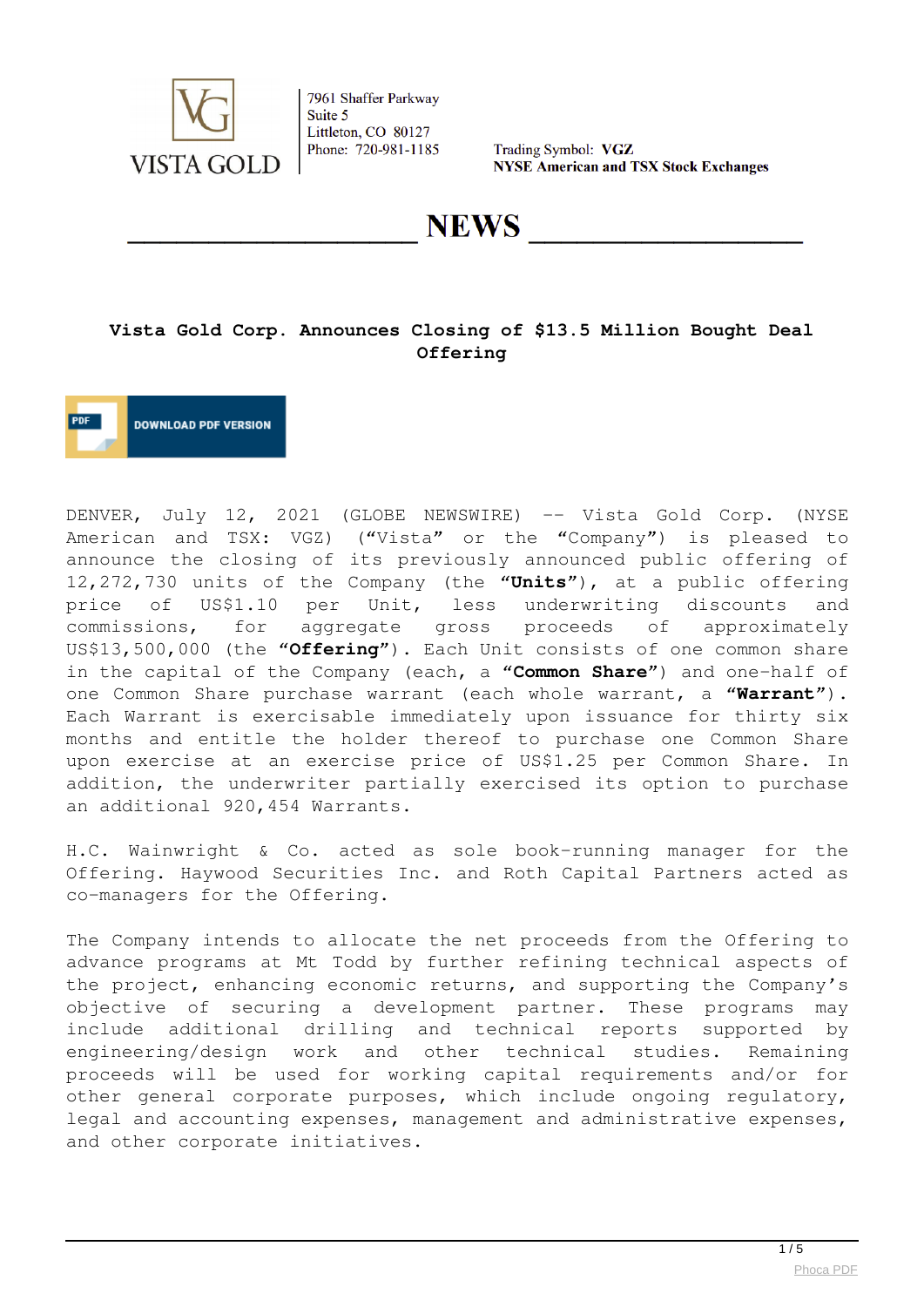

Trading Symbol: VGZ **NYSE American and TSX Stock Exchanges** 

**NEWS** 

## **Vista Gold Corp. Announces Closing of \$13.5 Million Bought Deal Offering**

A shelf registration statement on Form S-3 (File No. 333-239139) relating to the securities described above was filed with the U.S. Securities and Exchange Commission (the "SEC") on June 12, 2020, and became effective on June 24, 2020 and an additional registration statement on Form S-3 filed pursuant to Rule 462(b) (File No. 333-257746), which became automatically effective on July 7, 2021. The offering was made only by means of a prospectus supplement and accompanying prospectus that form a part of the effective shelf registration statement. A final prospectus supplement and accompanying prospectus relating to the Offering were filed with the SEC and are available on the SEC's website, located at [www.sec.gov](https://www.globenewswire.com/Tracker?data=ZaWXbDBBIo9VPeCBg54rPE9ljgw4B9vsReM5G6okbv3mGVxwpTj-87ohTJpBS7TYyzcDjKyvtR9o5cbkt1fOWA==). Electronic copies of the final prospectus supplement and accompanying prospectus may also be obtained from H.C. Wainwright & Co., LLC, 430 Park Avenue, New York, NY 10022, by email at placements@hcwco.com or by phone at (212) 856-5711.

The Company filed a prospectus supplement with the securities regulatory authorities in each province of Canada (other than Quebec) to supplement the Company's Canadian short form base shelf prospectus dated October 5, 2020.

Alternatively, a copy of the offering documents can be obtained by contacting the Company, attention: Pamela Solly, Vice President of Investor Relations, at (720) 981-1185, 7961 Shaffer Parkway, Suite 5, Littleton, Colorado 80127.

**This press release shall not constitute an offer to sell or the solicitation of an offer to buy these securities, nor shall there be any sale of these securities in any state or jurisdiction in which such offer, solicitation or sale would be unlawful prior to registration or qualification under the securities laws of any such state or jurisdiction.**

**About Vista Gold Corp.**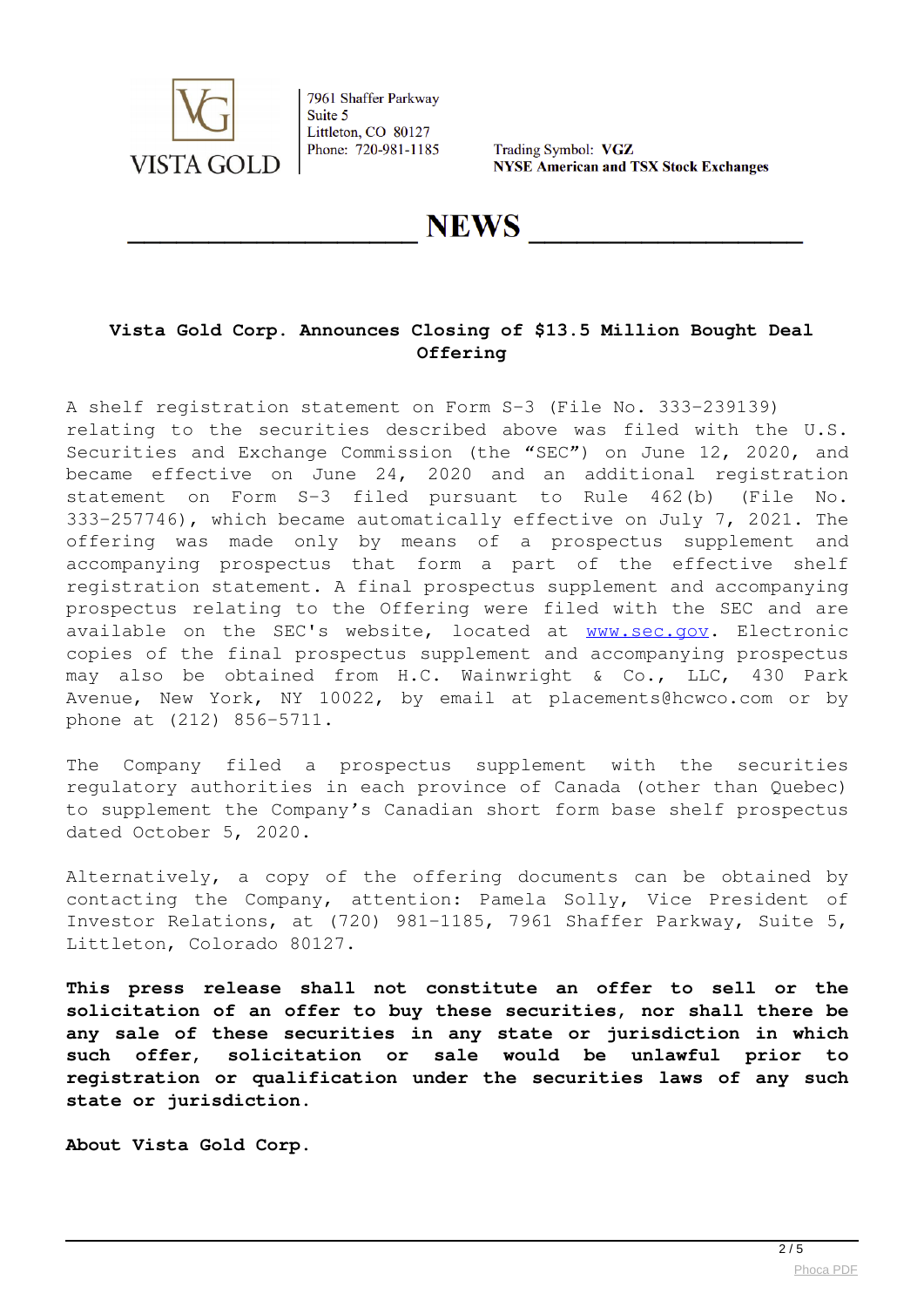

Trading Symbol: VGZ **NYSE American and TSX Stock Exchanges** 

**NEWS** 

## **Vista Gold Corp. Announces Closing of \$13.5 Million Bought Deal Offering**

Vista is a gold project developer. The Company's flagship asset is the Mt Todd gold project located in the Tier 1, mining friendly jurisdiction of Northern Territory, Australia. Situated approximately 250 km southeast of Darwin, Mt Todd is the largest undeveloped gold project in Australia and, if developed as presently designed, would potentially be Australia's fourth largest gold producer on an annual basis, with lowest tertile in-country and global all-in sustaining costs. All major operating and environmental permits have now been approved.

For further information, please contact Pamela Solly, Vice President of Investor Relations, at (720) 981-1185.

#### **Forward Looking Statements**

This press release contains forward-looking statements within the meaning of the U.S. Securities Act of 1933, as amended, and U.S. Securities Exchange Act of 1934, as amended, and forward-looking information within the meaning of Canadian securities laws. All statements, other than statements of historical facts, included in this press release that address activities, events or developments that we expect or anticipate will or may occur in the future, including such things as statements with respect to the use of proceeds from the Offering; our belief that Mt Todd is the largest undeveloped gold project in Australia; our expectation that Mt Todd will be Australia's fourth largest gold producer on an annual basis, with lowest tertile in-country and global all-in sustaining costs; other anticipated mine development and operating costs and results at Mt Todd, and other such matters are forward-looking statements and forward-looking information. The material factors and assumptions used to develop the forward-looking statements and forward-looking information contained in this press release include the following: our understanding and belief of the current market conditions, approved business plans, exploration and assay results, results of our test work for process area improvements, mineral resource and reserve

 $\frac{3}{5}$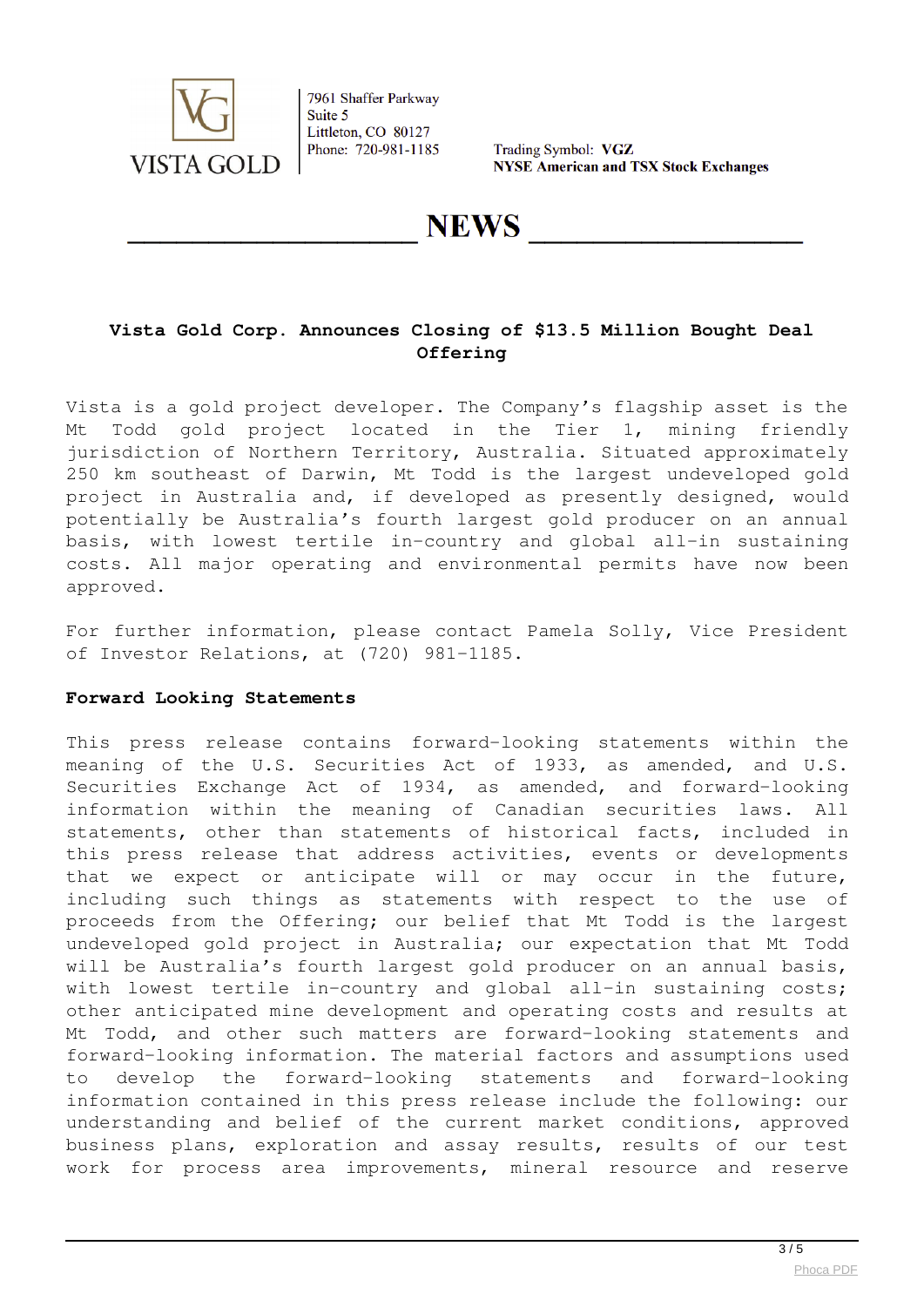

Trading Symbol: VGZ **NYSE American and TSX Stock Exchanges** 

**NEWS** 

## **Vista Gold Corp. Announces Closing of \$13.5 Million Bought Deal Offering**

estimates and results of preliminary economic assessments, prefeasibility studies and feasibility studies on our projects, if any, our experience with regulators, and positive changes to current economic conditions and the price of gold. When used in this press release or otherwise, the words "optimistic," "potential," "indicate," "expect," "intend," "hopes," "believe," "may," "will," "if," "anticipate," and similar expressions are intended to identify forwardlooking statements and forward-looking information. These statements involve known and unknown risks, uncertainties and other factors which may cause the actual results, performance or achievements of the Company to be materially different from any future results, performance or achievements expressed or implied by such statements. Such factors include, among others, our ability to satisfy the conditions to closing of the Offering and to use the proceeds from the Offering as expected, uncertainty of mineral resource and reserve estimates, uncertainty as to the Company's future operating costs and ability to raise capital; whether potential partners exist and what views they may have regarding any transaction terms and expeditious development of the Mt. Todd project; risks relating to cost increases for capital and operating costs; risks of shortages and fluctuating costs of equipment or supplies; risks relating to fluctuations in the price of gold; the inherently hazardous nature of mining-related activities; whether anticipated gold recoveries and production would be achieved; potential effects on our operations of environmental regulations in the countries in which we operate; risks due to legal proceedings; risks relating to political and economic instability in certain countries in which we operate; uncertainty as to the results of bulk metallurgical test work; and uncertainty as to completion of critical milestones for Mt Todd; as well as those factors discussed under the headings "Note Regarding Forward-Looking Statements" and "Risk Factors" in the Company's latest Annual Report on Form 10-K and other documents filed with the U.S. Securities and Exchange Commission and Canadian securities regulatory authorities. Although we have attempted to identify important factors that could cause actual results to differ materially from those described in forward-looking